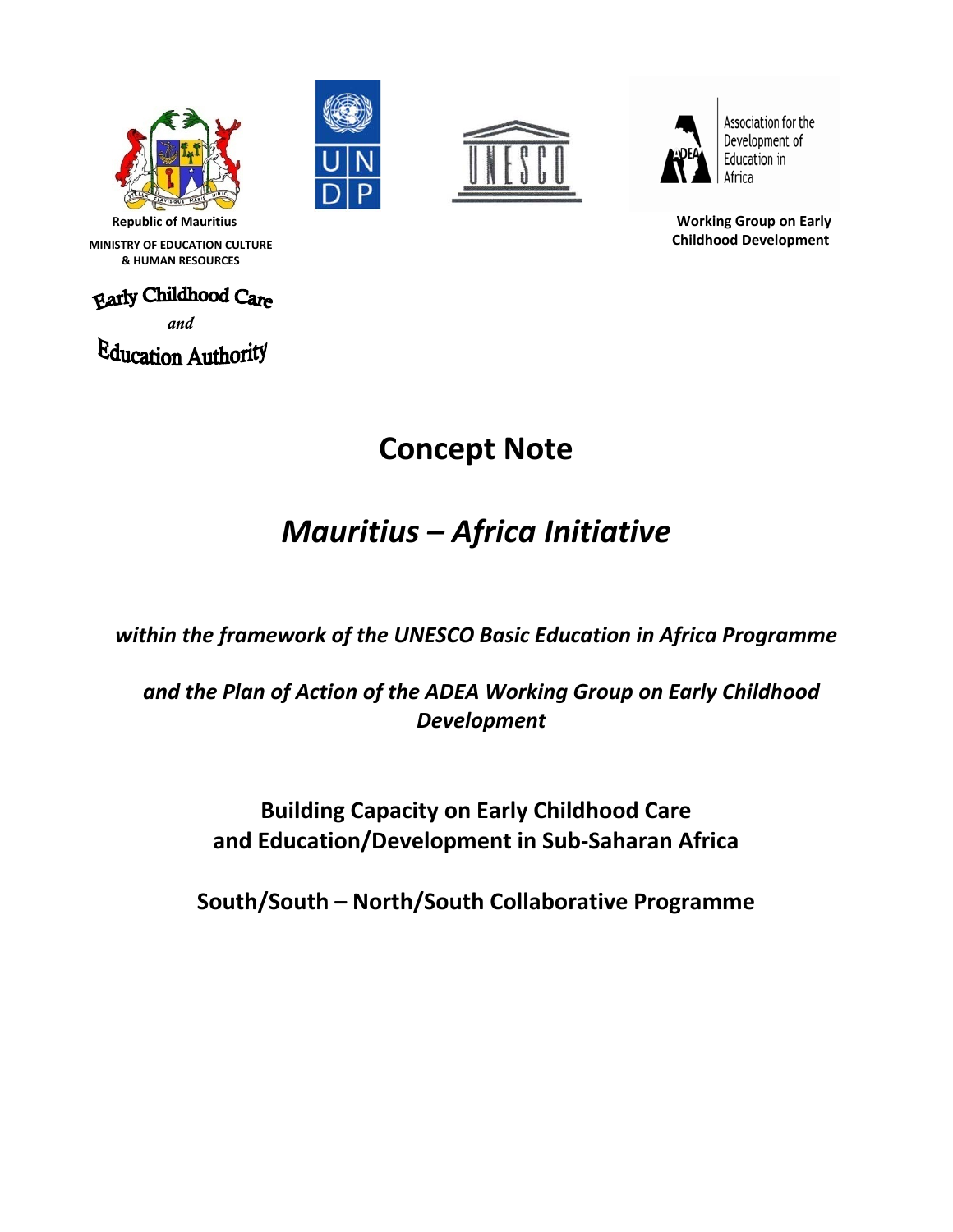### *"ECCE/D laying the foundation of human development and life chances"*

*Early Childhood Care and Education supports children's survival, growth, development and learning, including health, nutrition and hygiene, and cognitive, social, physical and emotional development – from birth to entry into primary school in formal, informal and non formal settings (UNESCO Education For All ‐ Global Monitoring Report 2007).*

The early years represent the most vulnerable time in the individual human development. It is of course, the best time for ensuring "strong foundations" for later learning and life chances.

Early Childhood Care and Education/Development (ECCE/D) is the foundation of:

- *a) Social inclusion and equality in life chances;*
- *b) Cognitive, social, physical and emotional development of the individual*
- *c) Respect of the basic individual human rights.*

ECCE/D is a basic human right that has to be guaranteed to every single child no matter of his/her social, economic, ethnical, religious condition.

ECCE/D programmes have a strong track record in improving learning achievements, enhancing health and nutrition status as well as reducing gender disparities. Furthermore, early childhood interventions narrow structural and inherited socio‐economic inequalities, and significantly contribute to poverty reduction and achievement of the Millennium Development Goals. ECCE/D provision is therefore a cost-effective preventative measure with high socio-economic returns, a key factor to promote stability and social cohesion.

There is wide consensus that early childhood intervention programmes play a key role in development. This has brought about its integration into the United Nations global agenda and strategy, since the World Conference on Education for All (EFA) Jomtien, Thailand, 1990 with its *"Learning begins at birth"* (article 5), and a more specific reference ten years later in the Dakar Framework for Action (2000) where the first EFA goal reads: *"Expanding and improving comprehensive early childhood care and education especially for the most vulnerable and disadvantaged children"* thus providing a basis for the realization of the United Nations Millennium Development Goals (MDGs) by 2015.

Furthermore, 2009 has celebrated the twentieth anniversary of the Convention of the Rights of the Child adopted by the United Nations General Assembly in 1989 and endorsed by 192 nations. It is of timely importance to put the African child and his unique features on the development agenda, consolidate efforts to build capacity and develop initiatives in Sub‐Sahara African (SSA) countries on child's rights throughout Early Childhood Care, Education and Development.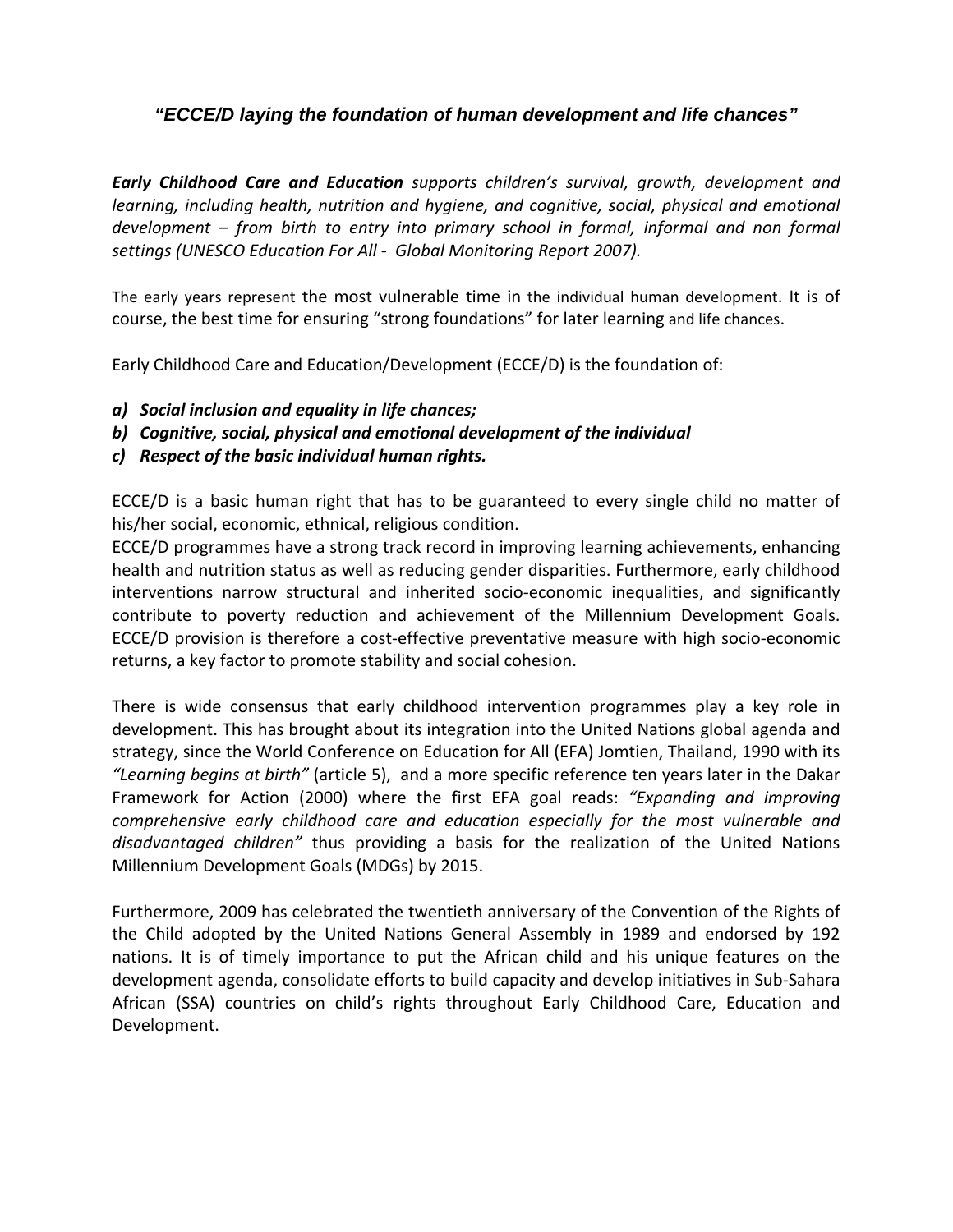# **ECCE/D in Sub‐Saharan Africa: A Matter of Urgency**

At present, major global disparities in ECCE/D provision continue to divide the world's richest and poorest children. Recent studies show that by taking the example of pre-primary education services coverage, rates are lowest for precisely the poor and disadvantaged.

Pre-primary Gross Enrolment Ratio in 2006 averaged 79% in developed countries and 36% in developing countries. The situation is particularly worrisome in the Sub Sahara Africa (SSA) region, where only 18% of eligible children have access to pre-primary education services. In half of the SSA countries studied, less than 4% children are enrolled in pre-primary education (data from UNESCO EFA Global Monitoring Report 2007).

This reflects the general status of the achievement of the Millennium Development Goals throughout the region, in particular high poverty levels, inequality in income distribution and access to education and social services, constant decrease in human development index. In Sub‐Sahara Africa, the issue of inherited inequalities in life chances is rather important, in view of the historical background of the colonialism, a socio‐economic system characterized by social and cultural exclusion. According to the United Nations Development Programme – International Poverty Centre Focus Report 2004 *"Children and Poverty"*, 65% of children in Sub‐ Sahara Africa live in absolute poverty.

Major features undermining efforts to bust ECCE/D in the Sub-Sahara Africa region are the lack of financial support, negatively affecting infrastructures, staffing and programme implementation; limited capacities in strategizing and implementing ECCE/D policies and programmes by policy makers and practitioners; lack of institutional support as well as multi‐ sectorial coordinated strategy among national development partners.

# **A Response to the Urgency: The "Mauritius – Africa Initiative"**

At the Association for the Development of Education in Africa (ADEA) bi‐annual meeting held in 2006 in Gabon, experts and representatives from Ministries of Education together with Civil Society Organizations, highlighted the need for more comprehensive ECCE/D regional approaches and policies at Sub‐Saharan Africa level.

In response to that, Mauritius has invited representatives from Sub Sahara Africa countries, in April 2007, to convene at a regional workshop on the EFA Global Monitoring Report *"Strong Foundations"*.

Participants from Indian Ocean Commission Members (Comoros, Madagascar, Mauritius, Seychelles), African Central Republic, Botswana, Chad, Republic Democratic of Congo, Ivory Coast, Niger, Nigeria, Senegal; with participation of UNESCO Regional Bureau for Education in Africa (BREDA), UNICEF Innocenti Research Centre (IRC), Norwegian and Danish experts, have produced a first concept note entitled *"Towards a New Partnership for a global ECCD/E initiative in Sub‐Saharan Africa – 2007‐2010"*, which expressed the need to focus efforts on capacity building for strategy and programme design and implementation. Moreover, participants have identified Mauritius to serve as a regional "knowledge hub" for capacity building and practices sharing.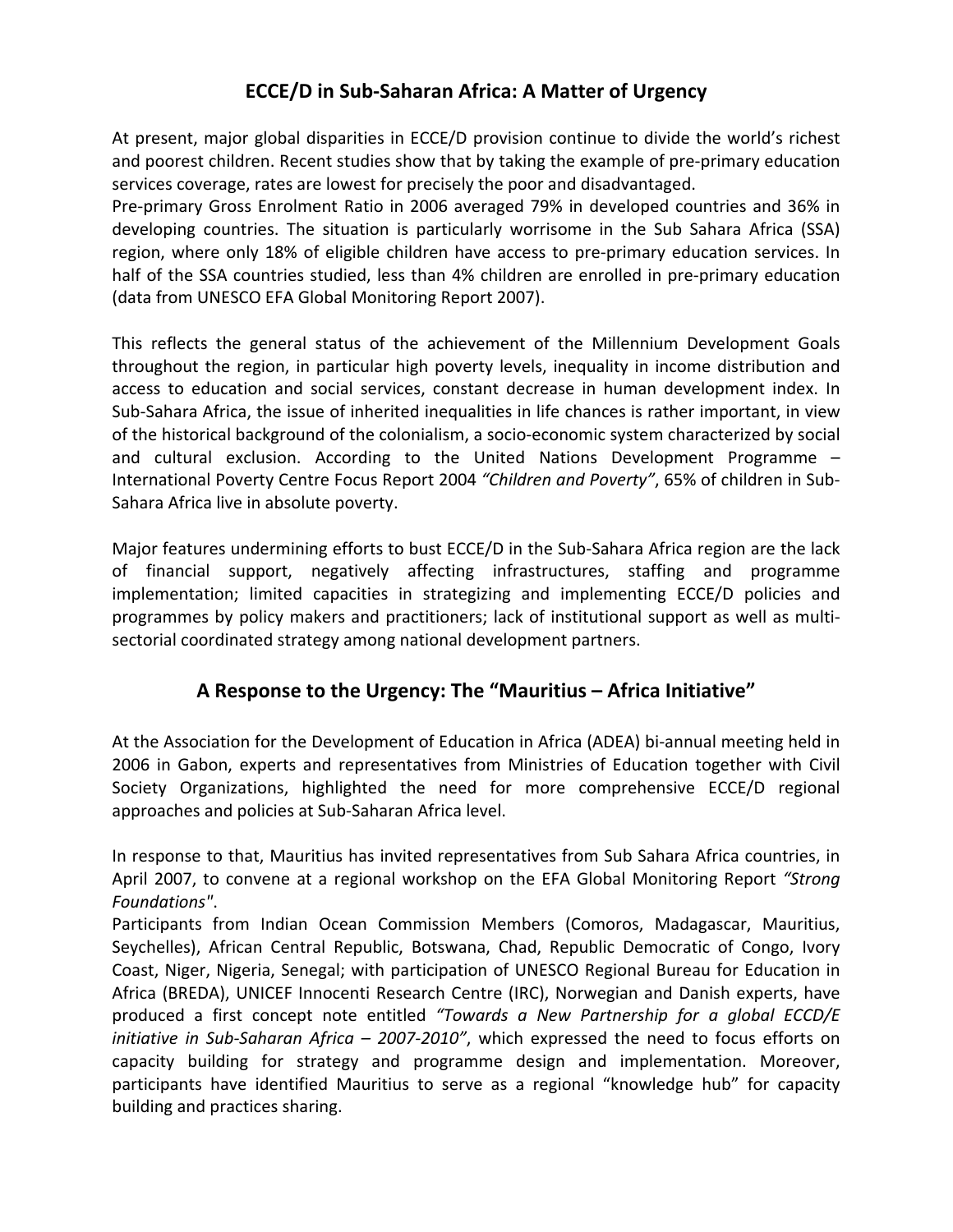As a result of the findings of the workshop, the Government of Mauritius, supported by the UN System and bi-lateral partners, notably Norway, has proposed the entitled programme *"Mauritius – Africa Initiative"*. The Mauritius – Africa Initiative conceptual framework has been outlined during a first workshop organized in May 2007 at UNICEF IRC, followed by the seminar *"Investing in Early Child Development: a Matter of Urgency"*, organized by the Norwegian Agency for Development Cooperation (NORAD) in April 2008 in Oslo.

The ADEA Working Group on Early Childhood Development (ADEA WGECD), met in Dakar in September 2008, has strongly encouraged Mauritius to pursue the initiative's programme.

### **The MAI Start Up phase 2009**

The pilot phase has begun in April 2009, with a 15 days intensive study/exchange visit to Norway, undertaken by a team of 5 Mauritian policy makers and cadres responsible for ECCE/D national policy implementation (ECCE National Authority, Ministry of Education, Ministry of Women Rights, Children and Family Welfare, Mauritius Institute of Education).

The programme has been organized by NORAD, Statped Vest (Norwegian Directorate for Education and Training), UNDP Mauritius, Government of Mauritius, and UNICEF IRC, both technical and financial support.

The intensive exchange/study programme has included seminar, workshop, visits in Oslo and Bergen, involving policy makers and practitioners from Ministry of Children, Youth and Family Welfare, Ministry of Education and Research, Ministry of Health and Care Services, Ombudsman for Children, University of Oslo and Municipality of Oslo, Statped Vest, Child Watch International, NOVA (Research Institute), University of Bergen, local authorities for children and family affairs.

The aim of the study tour was firstly to test the effectiveness of the capacity building formula through exchange experience and peer‐to‐peer knowledge sharing North‐South, customized with reference to the particular capacity building needs of ECCE/D sector Mauritius, notably the reinforcement of coordination instruments of the national ECCE Authority in common programming and implementation of multi‐sectorial strategies.

The results were definitely encouraging. The team of Mauritian policy makers have been able to work on the development of a) a national action plan mechanism for ECCE Authority programme coordination and b) a concept note for the setting up of the knowledge hub on ECCE/D in Mauritius, grouping national institutions, extending its services to the Sub‐Sahara Africa region.

UNDP Mauritius and UNICEF IRC have facilitated programme activities and worked on the partnership building side, with specific reference to the institutionalization of the cooperation framework with national Norwegian institutions.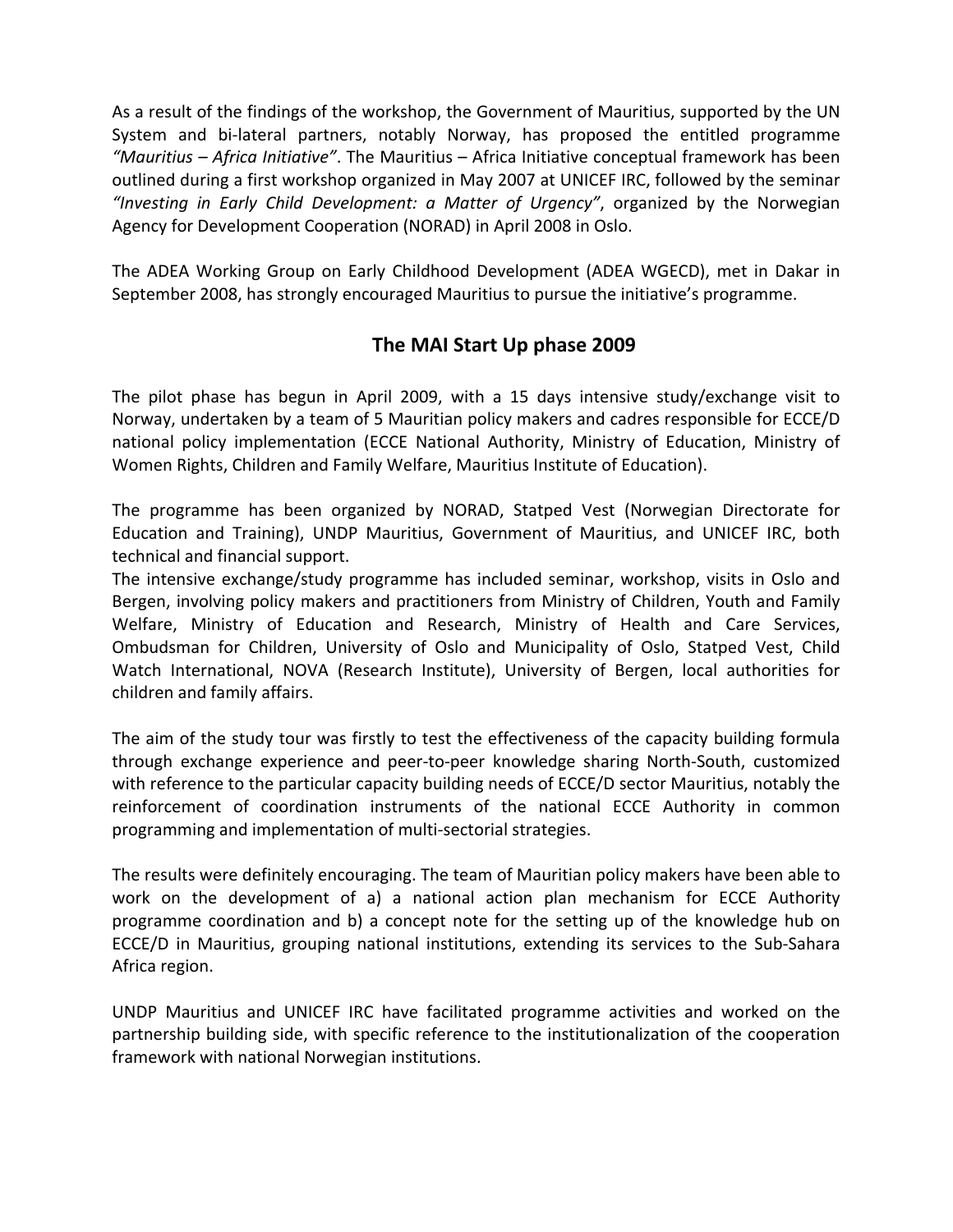After the success of the pilot of April 2009, the programme has now reached a turning point in terms of activities design and implementation as well as partnership building.

Following ADEA Fourth African International Conference on Early Childhood Development (, November 2009): *From Policy to Action: Expanding Investment in ECD for Sustainable Development*; the Mauritius – Africa Initiative has been fully integrated into the ADEA WGECD plan of action and the UNESCO Basic Education in Africa Programme (BEAP).

# **The ADEA Working Group on Early Childhood Development**

The Working Group on Early Childhood Development (ADEA WGECD) of the Association for the Development of Education in Africa has been established in 1993, initially as a special group within the *"Female Participation Group"* of the ADEA (now FAWE).

The special group was driven by committed professionals coming from 11 Sub‐Saharan Africa countries, leading integrated young child development programming at national and regional level, with the support mainly of Bernard Van Leer Foundation, Aga Khan Foundation, Save the Children, UNICEF, UNESCO, USAID and World Bank, and backed by the Consultative Group on ECD. The aim of the special group was to enhance the debate on Early Childhood Care Education and Development in the region as well as reinforce the professional ECCE/D network.

The ADEA WGECD functions as a regional network, linked to the global Consultative Group on Early Childhood Development (CG). The WGECD works in concert with the global network of ECD advocates, program and policy analysts to ensure the young children in Africa benefit from resources and frameworks found beyond Africa. The WGECD has adopted the CG four cornerstones approach but will adapt them for the Africa context. The four CG cornerstones are:

- (a) Start at the beginning (prenatal to age 3 years);
- (b) Get ready for success (3 to 6 years);
- (c) Improve primary school quality (6 to 8 years)
- (d) Include early childhood in policies (ECD and multi‐sector policies, plans, legislation, standards and guidelines).

The WGECD focus on:

- a) Advocacy and mobilization of political and public support;
- b) Contribution to the knowledge base on ECD in Africa by facilitating research, capacity and knowledge building, dissemination and exchange;
- c) Stimulating policy review, development, implementation and monitoring;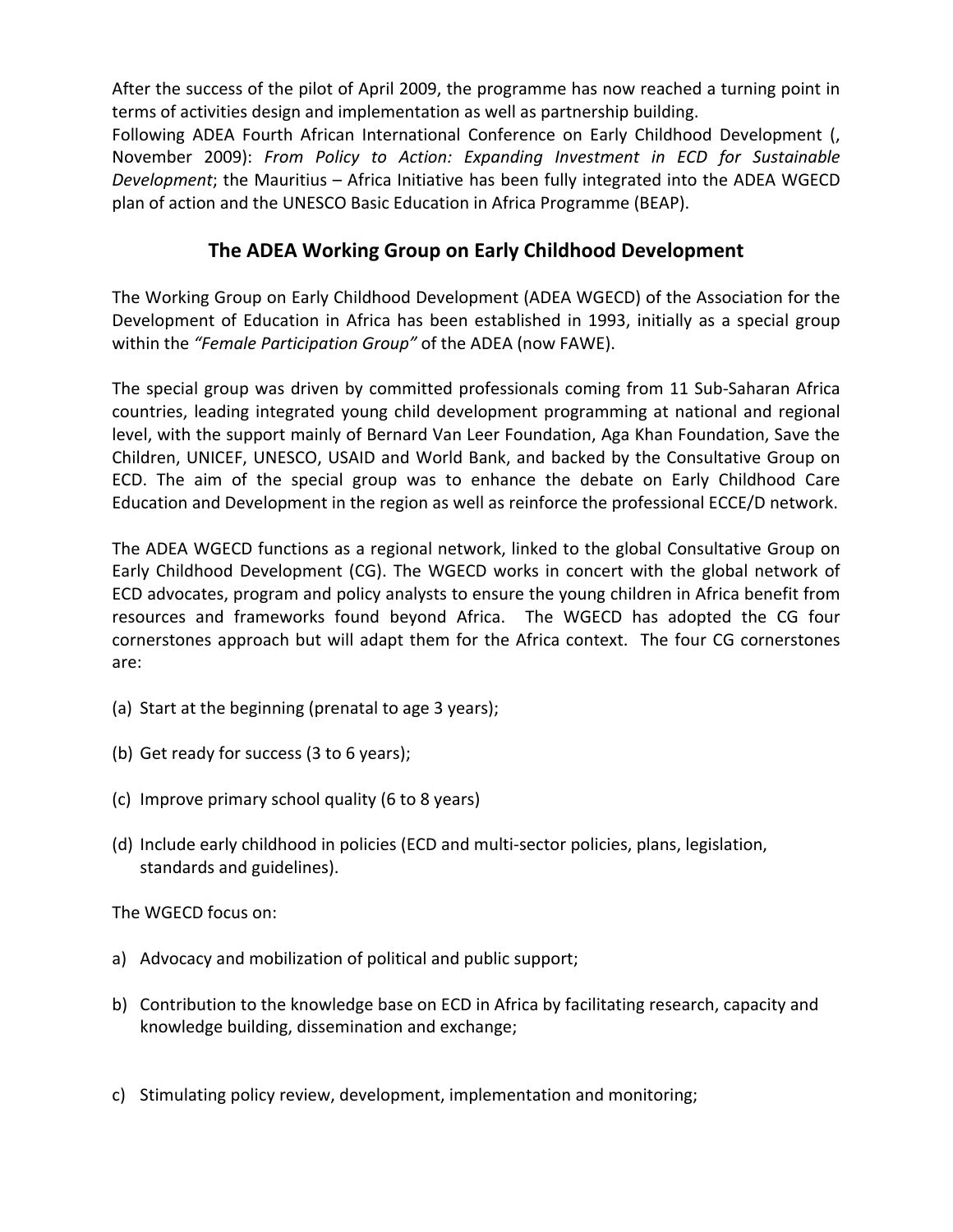- d) Motivating partnership building and networking;
- e) Strengthening its administrative base.

Since 2007, the ADEA WGECD is chaired by the UNESCO BREDA in Dakar and the Secretariat is based at Save the Children US.

The Working Group's members are representative of international agencies active in ECD in Sub‐Sahara Africa, national ECD focal points and ministerial responsible, experts. The ADEA WGECD is governed by the Steering Committee representing diverse membership profiles. The Secretariat operates in linking different partners and members.

In this context, the ADEA WGECD had organized the Fourth African International Conference on Early Childhood Development (ECD in Dakar, November 2009): *From Policy to Action: Expanding Investment in ECD for Sustainable Development*. It was sponsored by 19 partners of the Working Group who are dedicated to ECD in Africa. The gathering also celebrated the  $10<sup>th</sup>$ anniversary of holding African International ECD Conferences.

The Conference was remarkable for its high level of African leadership, participation and spirited discussions. Enthusiasm for African ECD achievements and innovations clearly demonstrated that Africa is now placing great emphasis on young children's improved development, and ECD is on the map of decision makers throughout Africa.

One major impact of the conference is the adoption by the African Union of ECD as a new goal of the action plan for the education second decade.

# **The UNESCO's** *"Basic Education in Africa Programme (BEAP)"*

The BEAP has been conceived and initiated in 2008 by UNESCO as an integrated instrument to implement the goals of the *"AU Second Decade of Education for Africa"* (September 2006), the *"Kigali Call for Action"* (September 2007) and the outcomes of the ADEA bi‐annual meeting at Maputo (May 2008), with the assistance of development partners.

The Kigali Call for Action is an action plan that resulted from a high‐level UNESCO Regional Seminar on basic education held in Kigali in September 2007, looking especially at the concerted and commendable efforts of African countries to achieve EFA targets and the MDGs throughout a democratized vision for basic education based on the principles of social justice, equity and social inclusion; one which provides an ample range of learning opportunities and outcomes for a broader range of students, and one which enhances the capacities of all students to contribute to stable, peaceful, equitable and prosperous societies.

The achievement of the EFA Goals and the MDGs implies the provision of education that is inclusive and adequately responds to the diverse learning needs of all students. As noted in UNESCO's *"Policy Guidelines on Inclusion in Education*" (2009):

*Inclusive education is a process of strengthening the capacity of the education system to reach out to all learners and can thus be understood as a key strategy to achieve EFA.*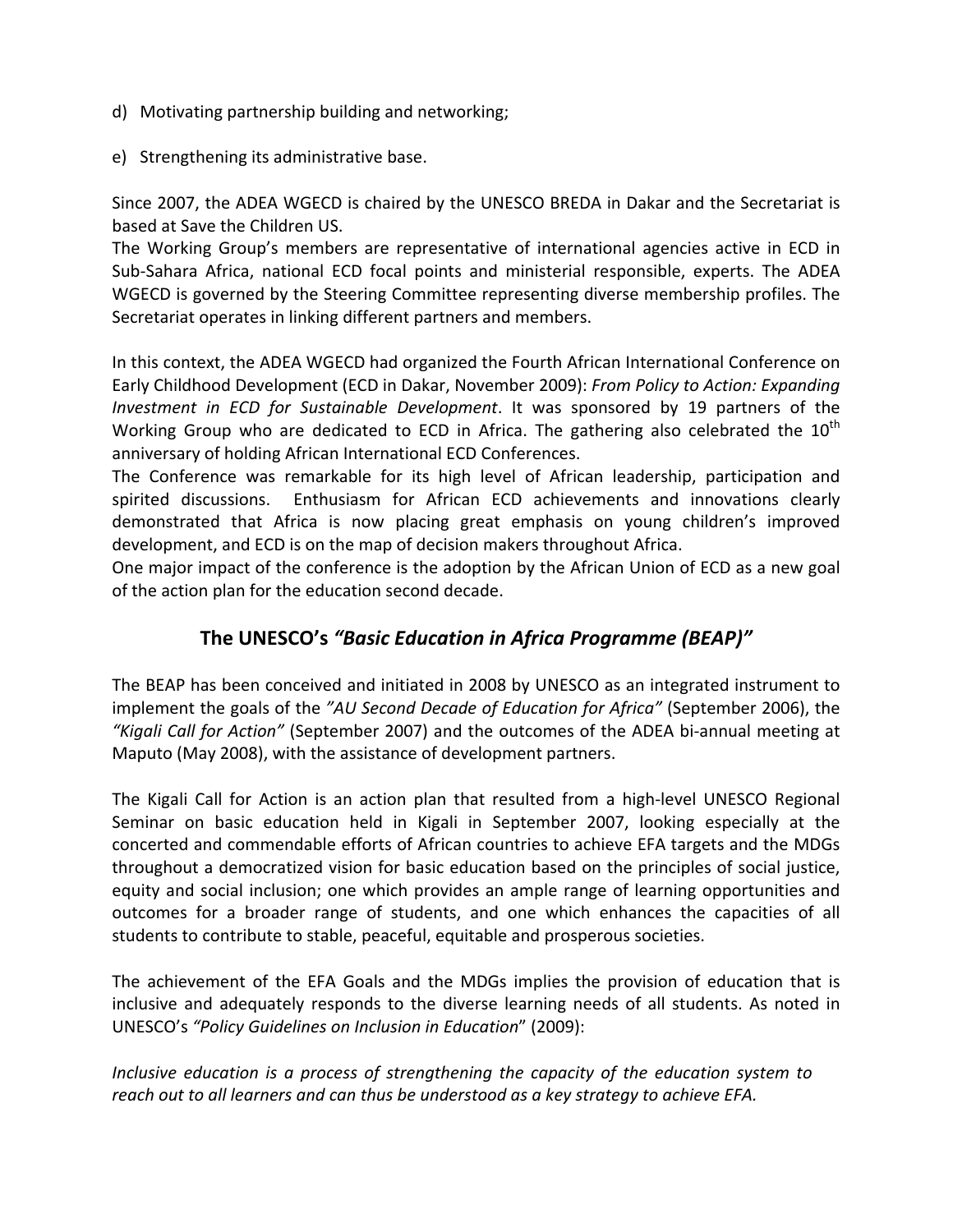However, evidence suggests that a substantial number of students remain excluded from regular school activities for a wide range of reasons related to economic, intellectual, linguistic, physical, gender, emotional, health and other factors.

The BEAP seeks to provide a framework for enhancing comprehensive approaches in basic education reform aiming at improving quality, relevance and equity in education throughout the increase of the responsiveness of education to the expectations and diverse needs of learners and society.

The BEAP framework provides instruments to:

(a) Extend basic education to a minimum of 9‐10 years duration, thus including Early Childhood (ECCE/D) and Lower Secondary Education.

(b) Develop the basic education cycle in a holistic perspective, ensuring that it is inclusive, coherent and seamless.

(c) Promote skills‐ and competency‐based curriculum framework relevant to the needs of children and youth in Africa as a basis for lifelong learning.

In this connection, the IBE (International Bureau of Education), UNESCO's institute specialized in developing Member States capacities to reform curriculum for achieving "quality education for all", has been playing an active role in supporting BEAP. With a global mandate, the IBE's assets include field‐oriented activities and close collaboration with UNESCO field offices, Ministries of Educations and academic institutions for evidenced‐based and contextualized interventions. Its comprehensive working approach addresses education/curriculum policies, advocacy, curriculum development, implementation and monitoring and evaluation, assessment and linkage with teacher training.

# *Mauritius Africa Initiative***/BEAP/ADEA WGECD: Programme Objectives**

The Mauritius – Africa Initiative aims at contributing to the achievement of the EFA Goals and MDGs in the Sub‐Sahara Africa as well as strengthening of the Convention of the Rights of the Child by setting up a regional programme of capacity building on Early Childhood Care Education and Development, in line with major axes of intervention of regional and international development partners and institution in the referred field.

The programme is conceived as a peer-to-peer knowledge sharing, based on South-South/North‐South cooperation partnerships, identifying Mauritius as a knowledge hub or centre of excellence on capacity building in ECCE/D policy making at regional level.

The initiative intends to represent an innovative development cooperation programme, focusing more on knowledge sharing than traditional aid provision, via South‐South cooperation and partnerships with the "North", as well as the support of the United Nations system.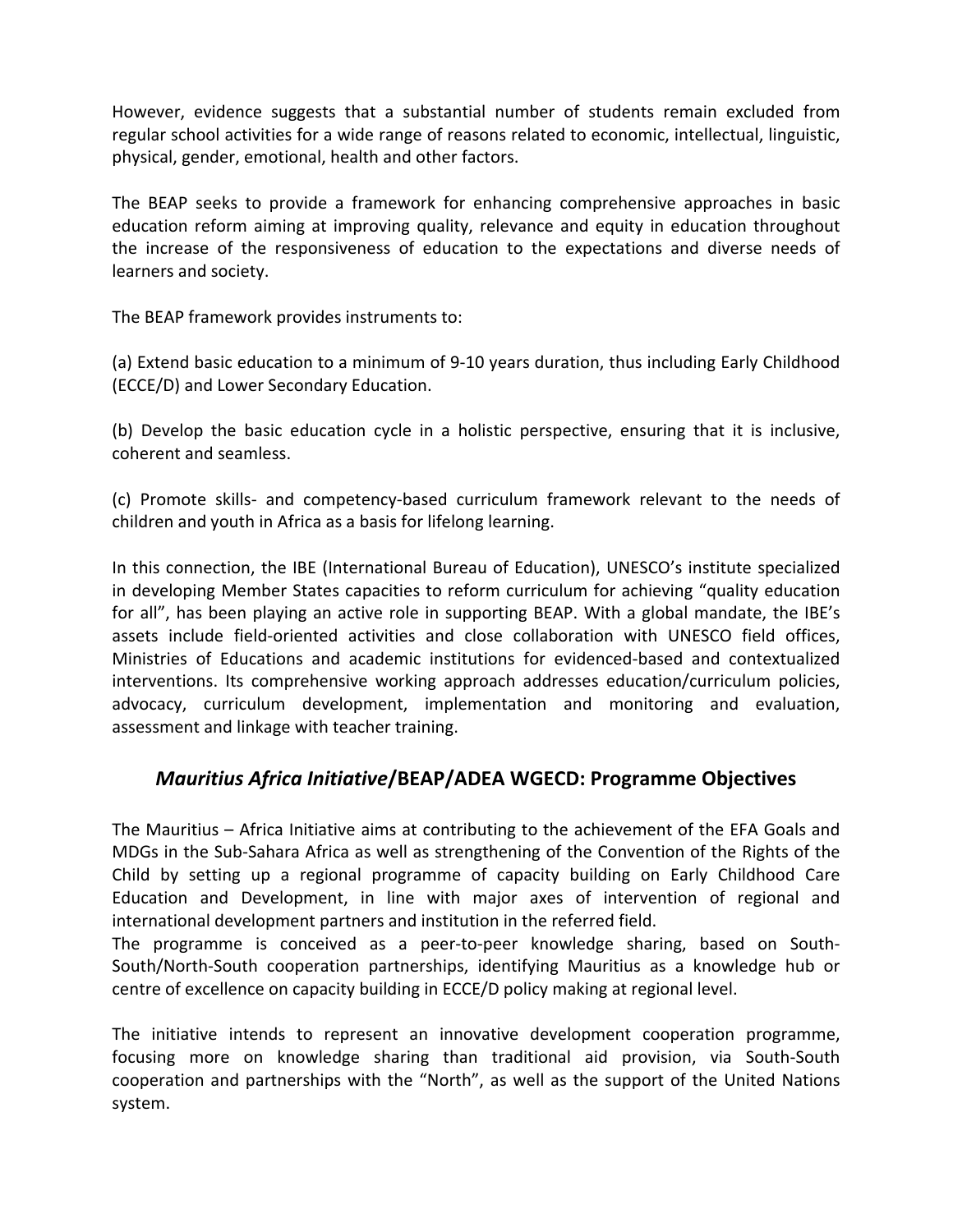Moreover, the programme focuses on holistic, inclusive and multi‐sectorial approaches towards Early Childhood Care Education and Development, adopting the framework of the BEAP for the education sector and the MDGs and EFA Goals as the basis to encompass early interventions into national development and pro‐poor strategies as well as within a comprehensive basic education path aiming at quality, social inclusion and equality in life chances. This specific feature is reinforced by policy dialogue and advocacy initiatives aiming at consolidating institutional support towards inclusive and equitable ECCE/D, and accompanied by a United Nations common vision and coordinated strategy, within the framework of the ADEA Working Group on ECD.

Major lines of intervention:

- Knowledge sharing programme targeting high cadres/policy makers/technicians from SS Africa, aiming at reinforcing capacities in the design and implementation of multi‐sectorial, inclusive and equitable ECCE/D policies at national level. The knowledge and practices sharing programme is based on cooperation South‐South.
- Research and policy dialogue aiming at enhancing strategic thinking and advocacy initiatives to strengthen the perspective of Early Childhood Care Education and Development as a comprehensive and holistic education and socio‐economic policy, representing the key factor for equalizing life chances, contributing to poverty reduction and social inclusion (with MDGs and EFA as references) and promoting basic social‐economic, cultural and human rights in the Sub‐Sahara African.
- Strengthening the existing ECD Focal Point network in Sub-Sahara Africa (national and subregional), promoting knowledge capacity building exchanges and advocacy events.

As a result, following actions are identified to meet the above:

 $\triangleright$  Setting up of a system of accreditation for the accelerated knowledge sharing and exchange programmes, in the form of "Intensive Diploma" co-awarded by a Norwegian Institution together with the Mauritius Institute of Education, facilitated by other national institutions and agencies in both Mauritius and Norway.

The exchange programme will target policy makers/leaders and technicians of ECCE/D sector from Sub-Sahara Africa and will be piloted within a first group of countries of the Indian Ocean sub‐region.

The approach will be holistic and multi‐sectorial, focusing mostly on practical feature rather than academic.

Moreover, the programme will be demand‐driven and customized referring to participants capacity building needs and national priorities. Participants will work in close cooperation with hosting institutions in Norway and the Mauritius Hub, with the assistance of the UN system, to formulate specific assignments related to national priorities and subsequently develop the exchange module.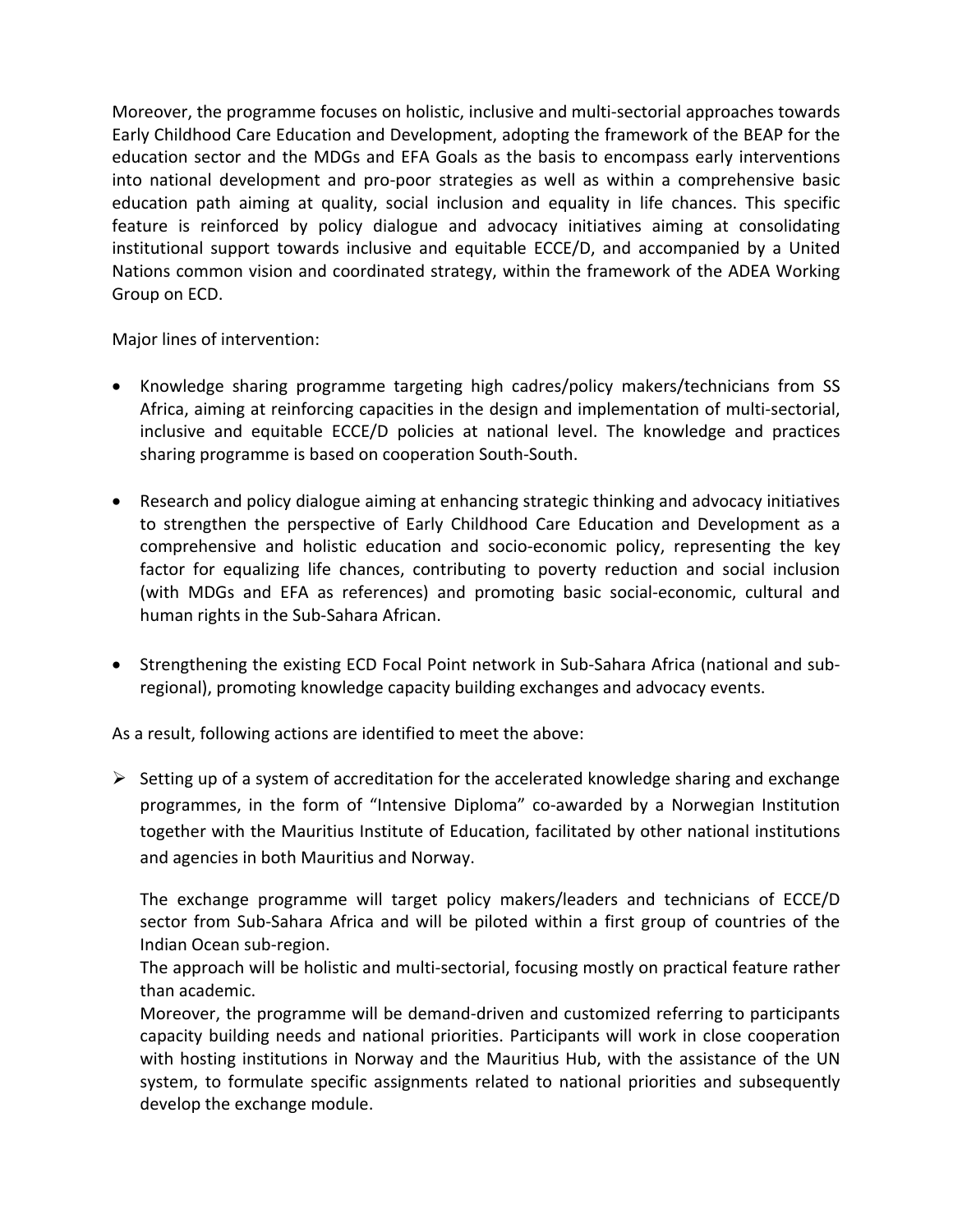¾ Establishment of the regional ECCE/Development "knowledge hub" or "centre of excellence" in Mauritius for a) capacity building/knowledge sharing; b) research, documentation, policy dialogues and advocacy.

Furthermore, the Mauritius-Africa Initiative ECCE/D "knowledge hub" intends to operate in cooperation with the *"Regional Multi‐Disciplinary Centre of Excellence Mauritius"*, a regional initiative driven by the Government of Mauritius throughout the Ministry of Finance and Economic Empowerment, financed by the Government of Mauritius and international/bi‐ lateral donors, aiming at promoting capacity building, research, technical support in the field of macro-economic management, trade and transit, cross-border finance, business development and investment, common sectoral policies, serving the Sub‐Sahara Africa region.

¾ Setting up of an *"Advisory Committee"*, composed by UN partners and academia, promoting research, documentation, policy dialogue and advocacy initiatives focusing on the approach ECCE/D as key feature to equalize life chances and promote inclusive social and human development.

The MAI-BEAP is currently supported by the UNDP Mauritius, UNESCO BREDA and Dar es Salaam Cluster Office, ADEA Working Group ECD, UNESCO IBE, Ministry of Education, Culture and Human Resources Mauritius, Early Childhood Care and Education Authority Mauritius, the Regional Multi‐Disciplinary Centre of Excellence Mauritius, Norwegian Directorate of Education and Training, as well as national agencies and institutions in both Mauritius and Norway.